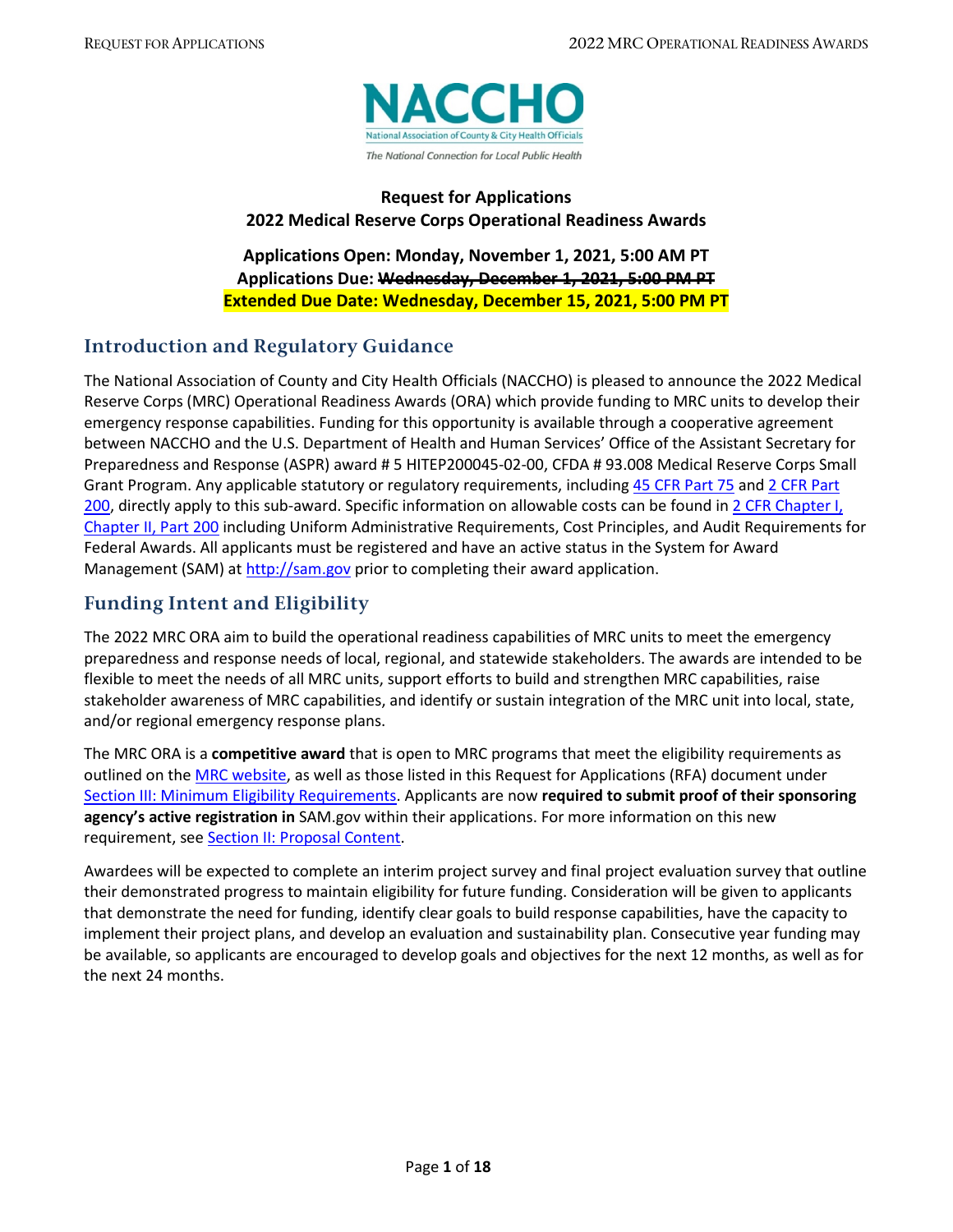# **RFA Table of Contents**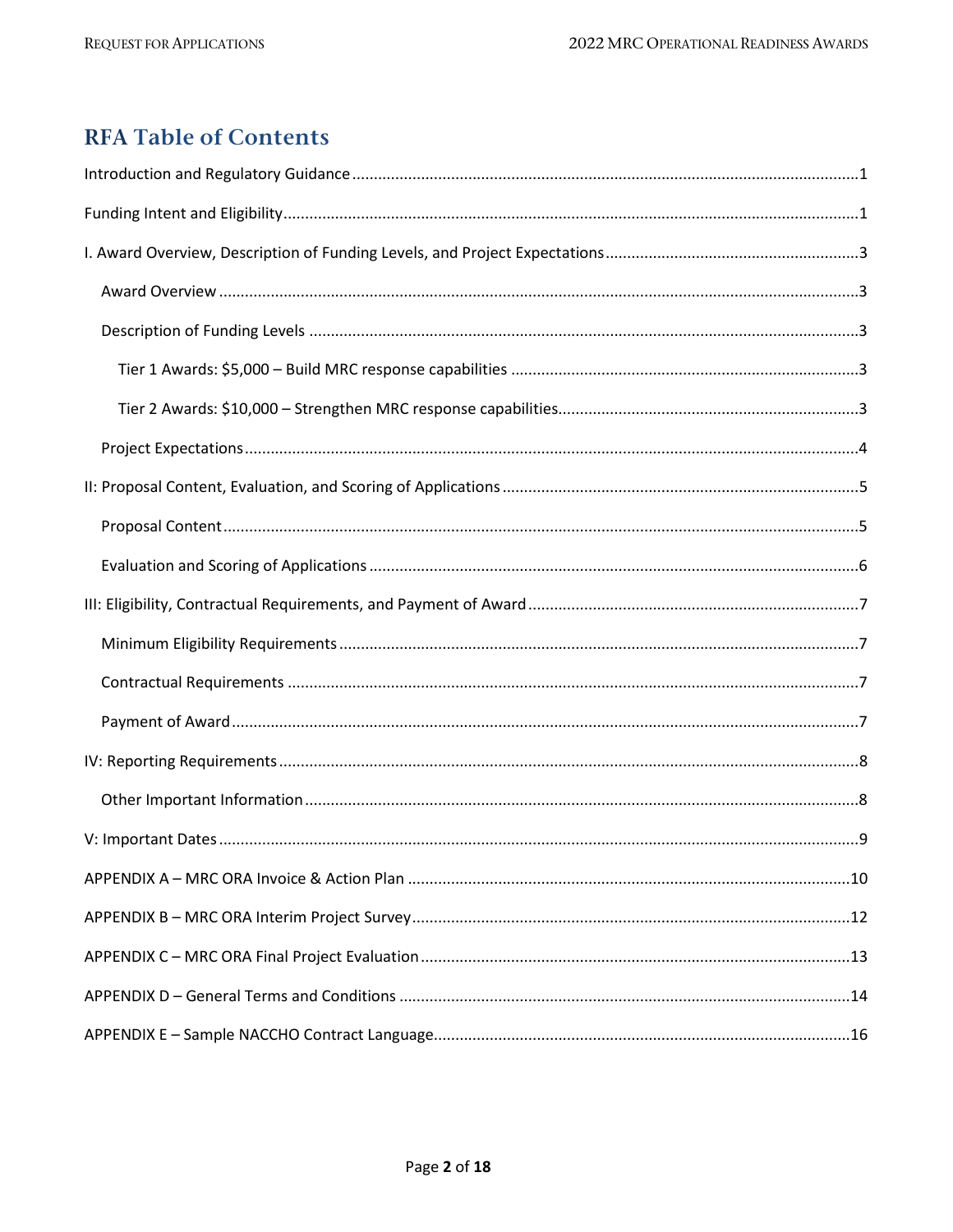### <span id="page-2-0"></span>**I. Award Overview, Description of Funding Levels, and Project Expectations**

#### <span id="page-2-1"></span>**Award Overview**

NACCHO recognizes that MRC units vary in size, capabilities, and resources. To address this, funding levels have been structured to allow units to select the funding amount that fits their needs. This funding opportunity provides up to a total of \$1,100,000 in awards.

MRC units may apply to **one** of the following funding opportunities:

- **Tier 1 Awards: \$5,000 Build MRC response capabilities**
- **Tier 2 Awards: \$10,000 Strengthen MRC response capabilities**

**Apply online between Monday, November 1 and Wednesday, December 1, 2021 at: <https://nacchoapplication.secure-platform.com/a/>**

<span id="page-2-2"></span>**Description of Funding Levels**

#### <span id="page-2-3"></span>**Tier 1 Awards: \$5,000 – Build MRC response capabilities**

**Focus:** Provides funding for units to build capabilities to meet local response needs. This funding may support units that are smaller in size, have a specific/targeted need, a newly formed unit, or a unit that is focused on rebuilding their MRC unit if previously inactive or underutilized.

#### **Examples of project goals and objectives:**

- Specific or targeted need: Develop a plan to recruit, onboard, and train MRC volunteers to support mass vaccination response teams.
- Newly formed MRC unit: Develop an MRC unit volunteer management plan that identifies volunteer registration and onboarding requirements, alert and activation processes, minimum Incident Command System (ICS) and MRC Core Competencies requirements, volunteer tier levels, and primary mission sets to be developed in collaboration with response partners.
- Rebuilding an MRC unit: Collaborate with response partners to determine emergency response needs, identify barriers to using MRC volunteers, and develop a volunteer training and exercise plan to support MRC mission sets and promote the integration of the MRC unit into local response plans.

#### **Examples of project activities:**

- Develop recruitment strategy for medical professionals using social media and news outlets.
- Develop onboarding process to register volunteers, conduct administrative requirements, and track training requirements of volunteers.
- Identify and track MRC Core Competencies, ICS, and specialized training events to support emergency responses using the MRC Volunteer Tier Levels or other categorization.
- Conduct workshops or meetings with emergency response partners, identify response roles for MRC volunteers, and build MRC mission sets.
- Conduct training events and exercises that support MRC mission sets.
- Capture lessons learned from exercises or response activities. Update mission sets or response plans as needed.

#### <span id="page-2-4"></span>**Tier 2 Awards: \$10,000 – Strengthen MRC response capabilities**

**Focus:** Provides funding for units to strengthen current capabilities for evolving response missions. This funding is intended for units that have an established volunteer management structure, have the capacity to further expand their unit response capabilities, have a demonstrated record of supporting public health emergency responses, or have a record of supporting multiple natural disaster response missions.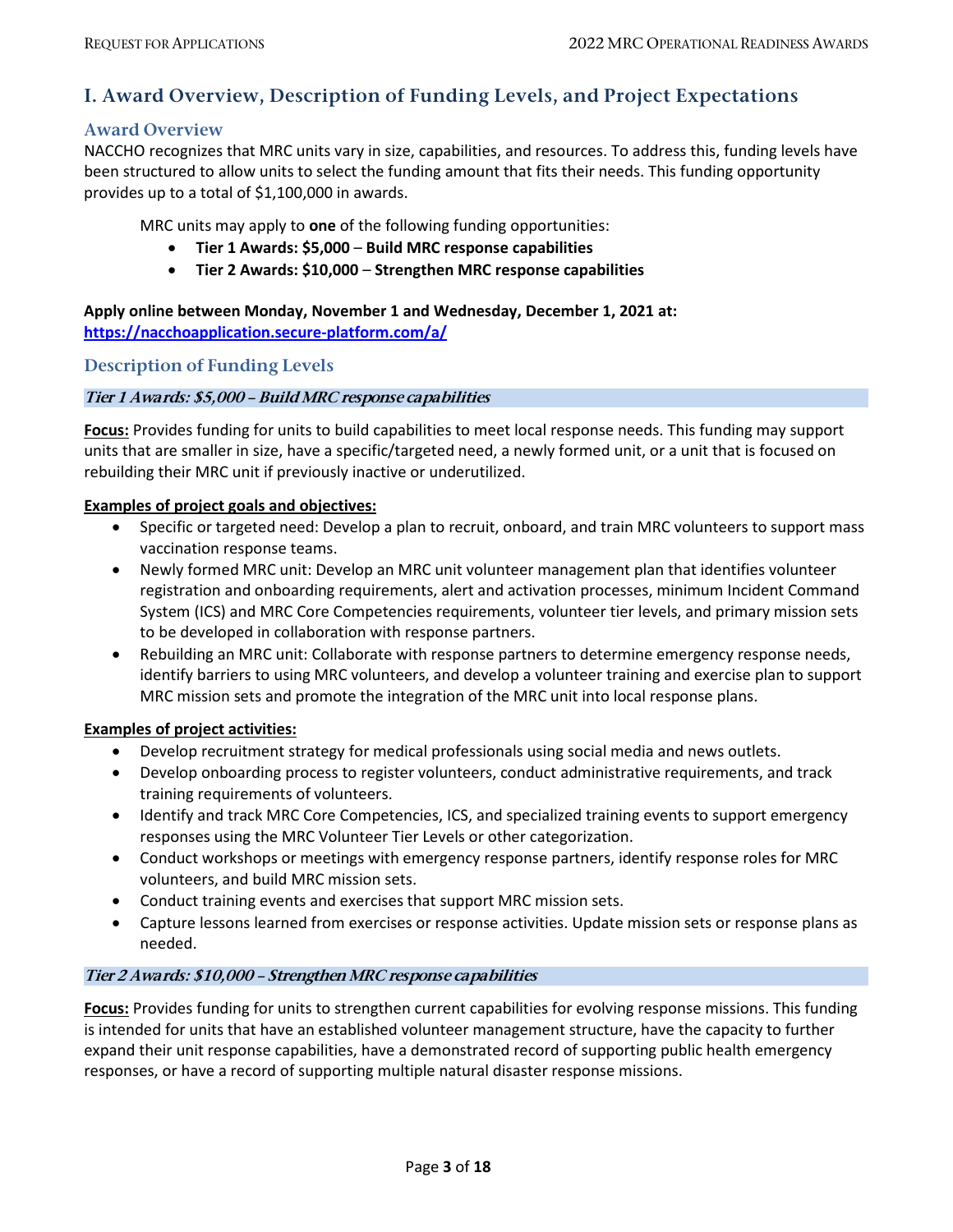#### **Examples of project goals and objectives:**

- Collaborate with response partners to identify and develop new or evolving MRC response mission sets and/or develop training plans to fulfill the mission set requirements, with an agreed target date to be operationally ready to deploy.
- Develop two mission sets and execute a yearly training plan to increase the number of volunteers able to deploy. Training requirements should include MRC Core Competencies, ICS, CPR, Psychological First Aid, and other core requirements for deployments locally or outside of outside of local jurisdiction.

#### **Examples of project activities:**

- Conduct regularly scheduled unit training events that reinforce volunteer capabilities to support unit mission requirements.
- Identify and implement training opportunities to support unit mission capabilities, such as workshops or exercises.
- Conduct recruitment and training of volunteers for response roles identified for specific unit missions.
- Strengthen awareness and build integration of MRC capabilities with stakeholders through joint training events or exercises.
- Identify and purchase mission set equipment requirements and train volunteers on use of equipment/supplies.
- Capture lessons learned from exercises or response activities. Update mission sets, job action sheets, and/or response plans as needed.

#### <span id="page-3-0"></span>**Project Expectations**

Applicants are expected to consider the following while creating their application:

- 1. Project goals should focus on developing unit capabilities to support local, regional, or state response missions, while incorporating appropriate tools and resources from the MRC Deployment Readiness [Resource Guide](https://www.naccho.org/programs/public-health-preparedness/medical-reserve-corps/mrc-deployment-readiness-resources) which support building common MRC standards. Units are encouraged to develop training plans that include the MRC Core Competencies, identify minimum training requirements necessary for deployments, and utilize th[e MRC mission set template](https://www.naccho.org/uploads/downloadable-resources/Mission-Set-Template.docx) to develop response team plans that can be shared across the MRC network and with stakeholders. Goals and activities should align with at least one of the ASPR priorities for the MRC:
	- Medical screening and care in emergencies
	- Points of distribution, mass vaccination, and other mass dispensing efforts
	- Deployment of volunteers outside of local jurisdiction
	- Training community members to respond
- 2. Applicants are encouraged to use the [MRC Factors for Success](https://www.phe.gov/mrc/Documents/MRC%20Factors%20for%20Success_2021.pdf) to identify areas to further develop their volunteer and unit capabilities.
- 3. Project plans should identify the following:
	- **The current state** of their MRC unit's volunteer capabilities
	- **Barriers to deploying** MRC volunteers
	- **Realistic goals** for the future state of volunteer and unit capabilities
- 4. Project goals should focus on **sustaining** volunteer or unit response capabilities through the development of unit training and response plans and consider sustainability planning for beyond the award.
- 5. Awardees will be required to submit an action plan using the provided template and incorporating application responses in addition to participating in an interim and final project survey.
- 6. Awardees will be expected to provide examples of MRC resources they developed in the interim and/or final project surveys that can be shared with the network to support peer-to-peer learning.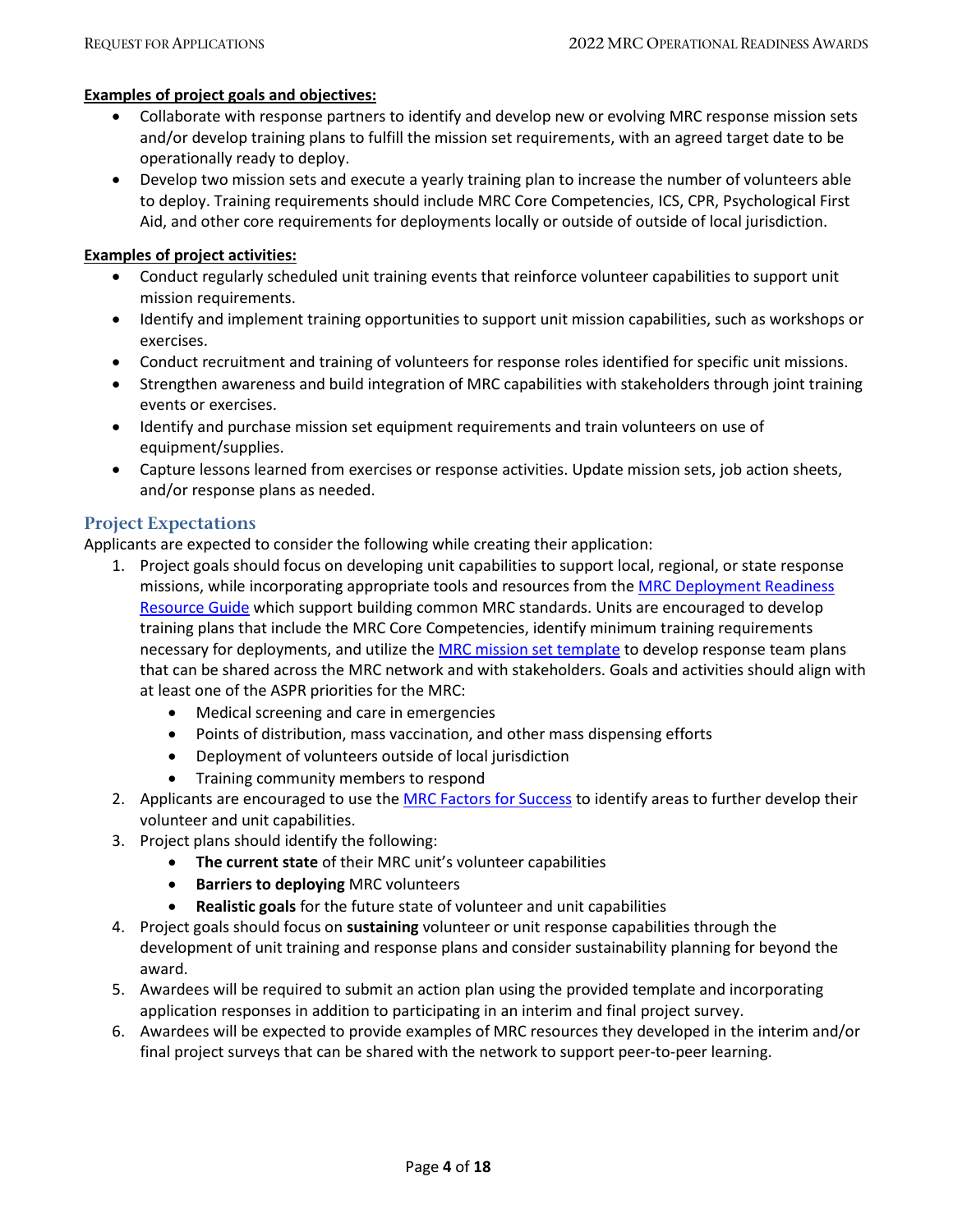## <span id="page-4-1"></span>**II: Proposal Content, Evaluation, and Scoring of Applications**

#### <span id="page-4-0"></span>**Proposal Content**

The complete list of administrative and application criteria can b[e downloaded](https://www.naccho.org/uploads/header-images/public-health-preparedness/MRC-2022-ORA-Application-Questions.pdf) here. Proposals for ORA funding will be evaluated on the following criteria:

- **1. NEW – Proof of active registration on SAM.gov:**
	- a. To expedite the processing time of award checks, applicants are now required to submit proof of their sponsoring agency's active registration in [SAM.gov](https://sam.gov/content/home/) within their application. Applicants must be registered and have a profile with active status in SAM.gov with their sponsoring agency's Employer Identification Number (EIN) and Duns & Bradstreet Number (DUNS), as required by Federal regulations.
	- b. Applicants that are not currently registered in SAM.gov should allow **at least three to four weeks before** the application is due on December 1, 2021 to complete their registration process. Applicants may consult [this guide](https://www.sba.gov/sites/default/files/articles/Registering_on_SAM.pdf) and/or th[e SAM.gov help site](https://sam.gov/content/help) for assistance setting up a new SAM account.
	- c. Applicants who have previously set up an account may benefit from reviewin[g this FAQ](https://www.fsd.gov/gsafsd_sp?id=kb_article_view&sysparm_article=KB0016609&sys_kb_id=13753cf2db2a7c10060d5425f396194e&spa=1) for assistance checking the status of their entity and updating their account. Applicants must update their SAM information at least every 12 months to maintain an active account.

#### **2. Project Description – 250 words per component (a-c) (30% of total score):**

- a. Background: Describe the community that the MRC unit supports and the support roles the unit provides during emergencies and non-emergencies. Include the general jurisdiction demographics, such as population density and populations served, that influence the need for the MRC unit's support roles or missions. Include any other unique challenges that demonstrate a need for this funding.
- b. Collaboration: Describe how MRC volunteers, community and response partners, local health departments, and/or other sponsoring agencies will be engaged in the project. Propose strategies to address anticipated barriers to implementation.
- c. ASPR/MRC Priorities: ASPR has identified four priorities that MRC units should strive toward. Applicants will identify the primary priority that project activities will support, describe the activities that will be conducted, and explain why the priority is important for the community the MRC unit serves. The four priorities include:
	- Medical screening and care in emergencies;
	- Points of dispensing, mass vaccination, and other mass dispensing efforts;
	- Use of MRC units outside of local jurisdiction; and
	- Training community members to respond.

#### **3. ORA Action Plan – 250 words per component (a-c) (30% of total score):**

- a. Current State: Describe the current readiness and capabilities of the MRC unit. Describe the challenges and strengths to support the level of funding requested. Units requesting the Tier 2 award should be able to demonstrate their current capacity to develop response plans and mission sets. Include how the MRC unit is currently integrated into response plans and opportunities to support new or evolving missions.
- b. Future State: Describe the goals of the project (i.e., building or strengthening the unit's operational readiness over the next 12-36 months). Consider what is realistic this project year and what specific steps the unit will take to achieve the project goals (i.e., the objectives). Use [SMART criteria](https://www.samhsa.gov/sites/default/files/nc-smart-goals-fact-sheet.pdf) to develop goals and objectives. *(Example: Goal – Bolster the MRC unit's capability to successfully deploy at least seven volunteers at local mass vaccination sites by October 1st. Objective 1 – Develop a targeted recruitment plan for medical personnel to support mass vaccination plans or other identified response roles by the start of the 3rd quarter. Objective 2 – Develop a Mass Vaccination Mission Set to support local response plans by June. Objective 3*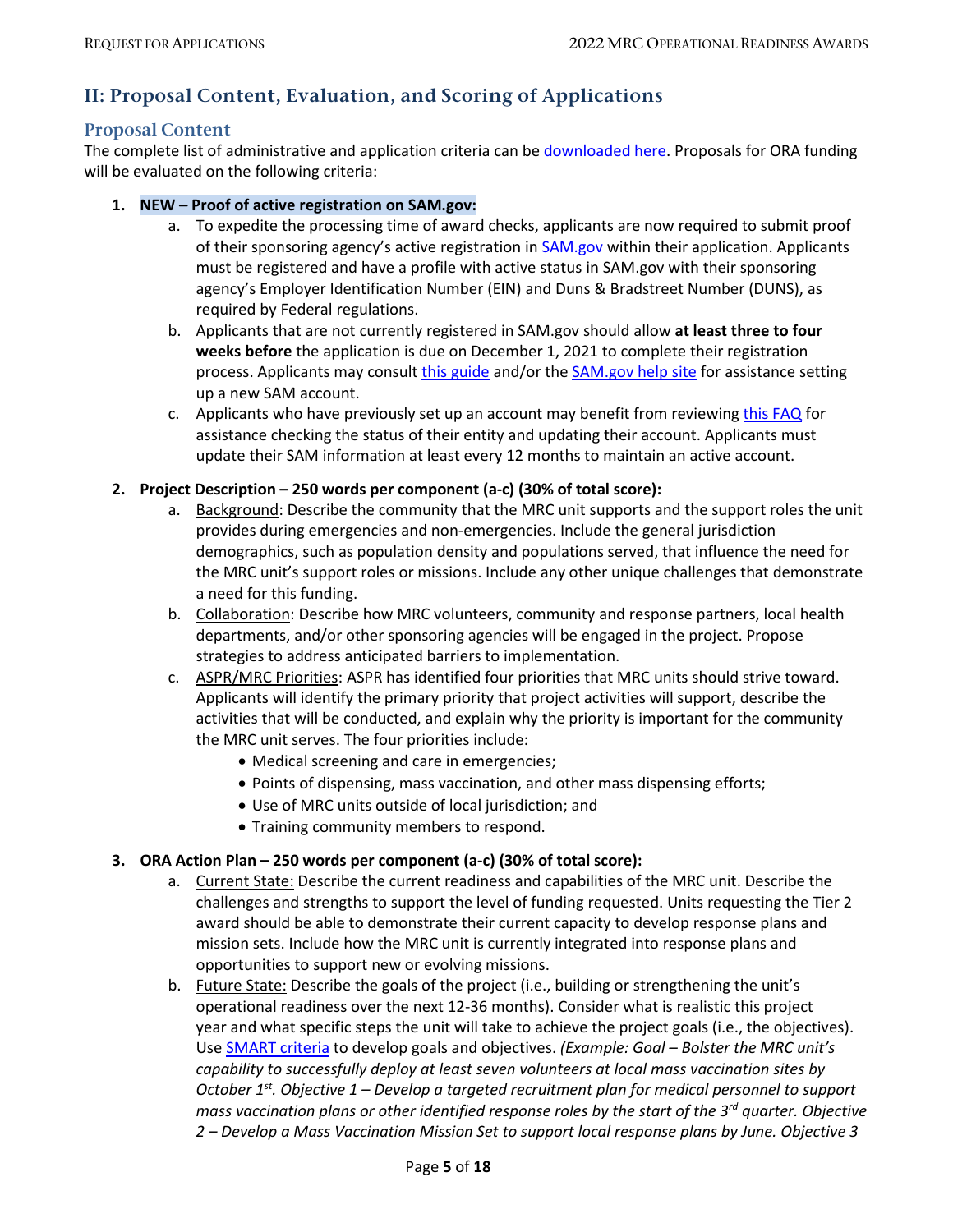*– Develop and implement an expedited training plan for volunteers to support deployments by August).*

c. Implementation plan: Describe the activities and/or training events to be conducted to meet the project goals, objectives, and outcomes. Include a brief timeline that covers the next 12 months.

#### **4. Evaluation & Sustainability – 250-word limit per component (a-c) (30% of total score):**

- a. Measurable Outcomes: Describe the measurable outcomes of the planned project activities and/or resources developed. *(Example: 1 – At least XX number of MRC volunteers conducted onboarding and fulfilled the training requirements to become a Level 3 deployable volunteer. 2 – At least XX number of volunteers have been trained to support a mass vaccination mission. 3 – At least XX number of mission sets and supporting training plans have been developed).*
- b. Evaluation: Describe how the unit will collect and monitor data and track planned activities to analyze outcomes and assess whether the project goals were met.
- c. Sustainability: Describe how the project will help build sustainability for the MRC unit during the next 12-36 months *(i.e., what procedures, plans, or training events will be developed for future MRC unit activities?).*

#### **5. Budget (10% of total score):**

- a. Include a line-item budget of the estimated project costs. The budget should equal \$5,000 or \$10,000 based on the award tier requested. Use [NACCHO's Budget Template](https://www.naccho.org/uploads/downloadable-resources/Programs/Public-Health-Preparedness/MRC-2022-ORA-Budget-Template.xlsx) or your own budget template saved as a xlsx, doc, docx, or pdf file.
- b. Administrative costs should be minimized where possible and funds should be used to support unit response capabilities. **NACCHO's MRC award funding may not be used to purchase promotional items or giveaways. See Appendix D for additional funding restrictions.**
- c. Please include the following categories in the budget:
	- Administrative Costs and Fees
	- Professional Service Fees
	- Facilities, Rentals, and Audiovisual Fees
	- Uniforms, Field Equipment, and Resources
	- Training & Exercises (T&E)
	- Travel/Transportation Services
	- Awards, Recruitment, and Outreach

### <span id="page-5-0"></span>**Evaluation and Scoring of Applications**

Applications for the 2022 ORAs will be evaluated on the relevance of the proposed project goals and activities to the funding requested as well as on the clarity of the description of the intent of the project, planned activities, capacity to implement planned activities, and the overall impact of the funding to support the mission of the MRC unit(s) applying.

Applications will be scored based on the criteria: Project Description (30%), ORA Action Plan (30%), Evaluation and Sustainability (30%), and Budget (10%). **As previously noted,** applicants must provide proof of active [SAM.gov](https://sam.gov/content/home/) registration with their applications. Applications may receive a maximum score of 100% with funding awarded based on an applicant's total score, recommendation of reviewer(s), scope of project relevant to the funding tier, and the total funding available.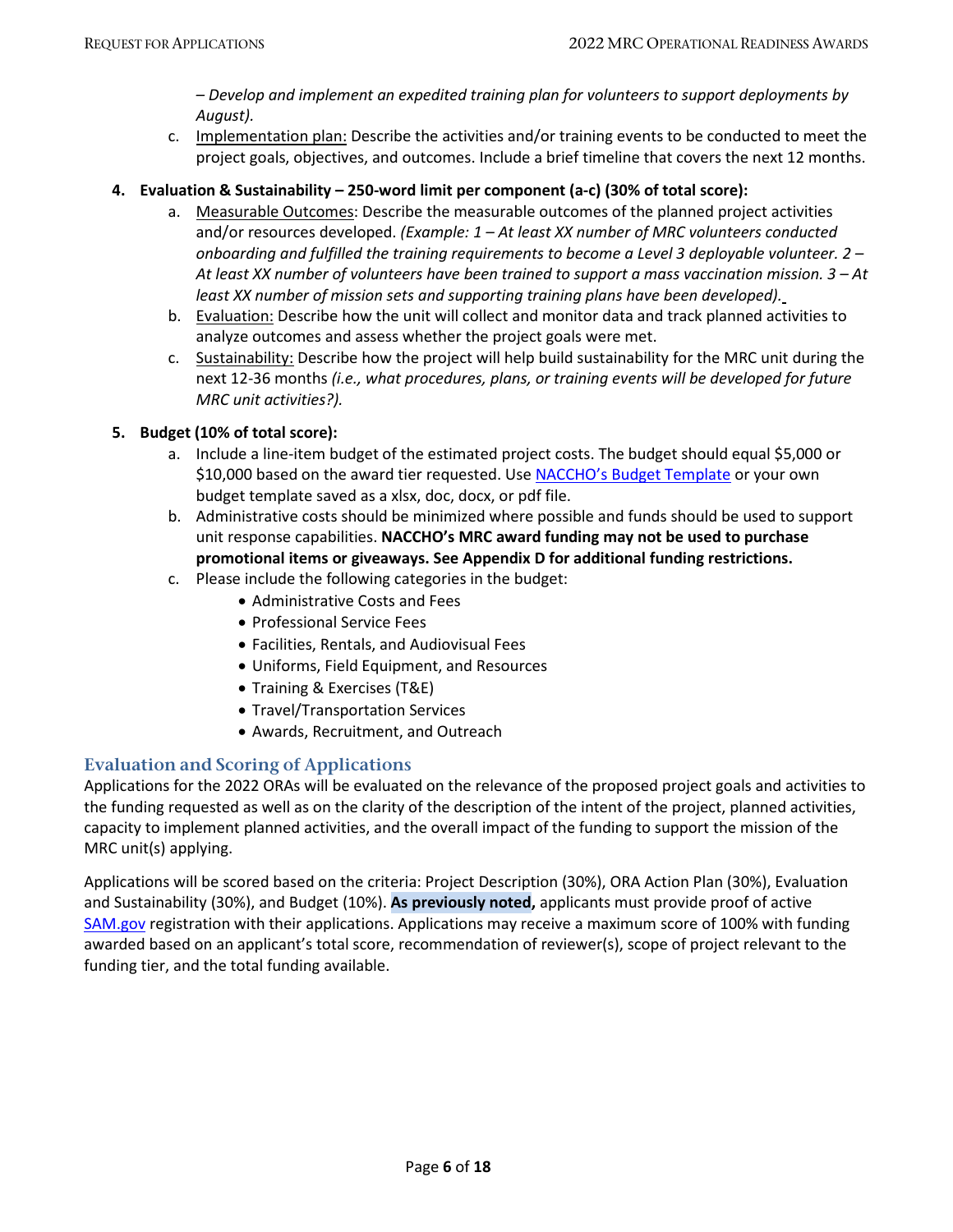## <span id="page-6-1"></span>**III: Eligibility, Contractual Requirements, and Payment of Award**

### <span id="page-6-0"></span>**Minimum Eligibility Requirements**

- Applicants must have a MyNACCHO account to apply: **[https://nacchoapplication.secure](https://nacchoapplication.secure-platform.com/a/organizations/main/home)[platform.com/a/organizations/main/home](https://nacchoapplication.secure-platform.com/a/organizations/main/home)**
- Applicants must update their unit profiles on the MRC Program Office website between **September 1 and December 1, 2021**. Updates must include adding an activity or event that occurred between September 1 and December 1, 2021 to the [MRC Unit Profile & Activity Reporting System.](https://mrc.hhs.gov/login) This can include administrative activities (i.e., planning meetings, MRC webinars, regional meetings, or training events). Please contact your MRC Regional Liaison for assistance as needed.
- Prospective MRC units\* applying for a 2022 MRC ORA must follow the MRC Program Office's unit registration process, have submitted their prospective unit's application for registration, and have been confirmed by their Regional Liaison no later than **December 1, 2021** to be eligible. *\*A prospective MRC unit that has applied for an MRC ORA will not be awarded funding until it is approved and registered.*

### <span id="page-6-2"></span>**Contractual Requirements**

- Applicants must be eligible to receive federal funds through their sponsoring agency *OR* be a 501(c) (3) non-profit organization. **Please ensure you enter correct information for the sponsoring agency and signature authority to avoid contract delays.**
- **Applicants must be registered and have a profile with active status in [SAM.gov](https://sam.gov/content/home)** with their sponsoring agency's EIN and DUNS, as required by Federal regulations. Applicants **must** submit proof of SAM.gov active registration within their application.
- **MRC Unit Award Obligations**
	- 1. Submission of Deliverable 1 using the template provided by NACCHO and signed contract by March 18, 2022 (Required to receive 100% of payment - See [Appendix A\)](#page-9-0).
	- 2. Submission of Deliverable 2 by July 29, 2022 Se[e Appendix B.](#page-11-0) If not completed by July 29, 2022, 50% of received payment shall be refunded back to NACCHO. Organization shall contact NACCHO promptly to notify and start the process of refund.
	- 3. Submission of Deliverable  $3 -$  Se[e Appendix C.](#page-12-0) All awardees will be required to complete a final project evaluation survey as part of the funding agreement. Completion is required to be considered in the next MRC award selection.
- A copy of the contract template is included i[n Appendix E.](#page-15-0) NACCHO requests applicants to accept the contract language **as provided**. NACCHO will not be able to accept any requests for changes to the content language of the contractual agreement.
- Requests for corrections or changes to designated approving authorities, housing agencies, or addresses to the contract must be submitted to NACCHO by March 11, 2022.
- Units that accept funding agree to comply with the terms of agreement outlined in the contractual agreement and submit all documents within the terms of agreement timeframe.

### <span id="page-6-3"></span>**Payment of Award**

- MRC units selected for funding will receive a notification of award that includes the template to be used for the invoice and ORA Action Plan. This template can be found i[n Appendix](#page-9-0) A.
- Awards will be issued in one, full payment following receipt of the following items:
	- 1. Proof of active registration of organization's DUNS number at SAM.gov (due with application).
	- 2. Invoice and ORA Action Plan. Awardees are to use the template provided in Appendix A and available to [download here](https://www.naccho.org/uploads/card-images/public-health-preparedness/22-MRC-ORA-Deliverable.docx) and submit the document **by March 18, 2022**. Full instructions will be sent via email with the notice of award.
	- 3. Fully executed contract. Contract must be signed by the awardee's authorized signatory **by March 18, 2022.**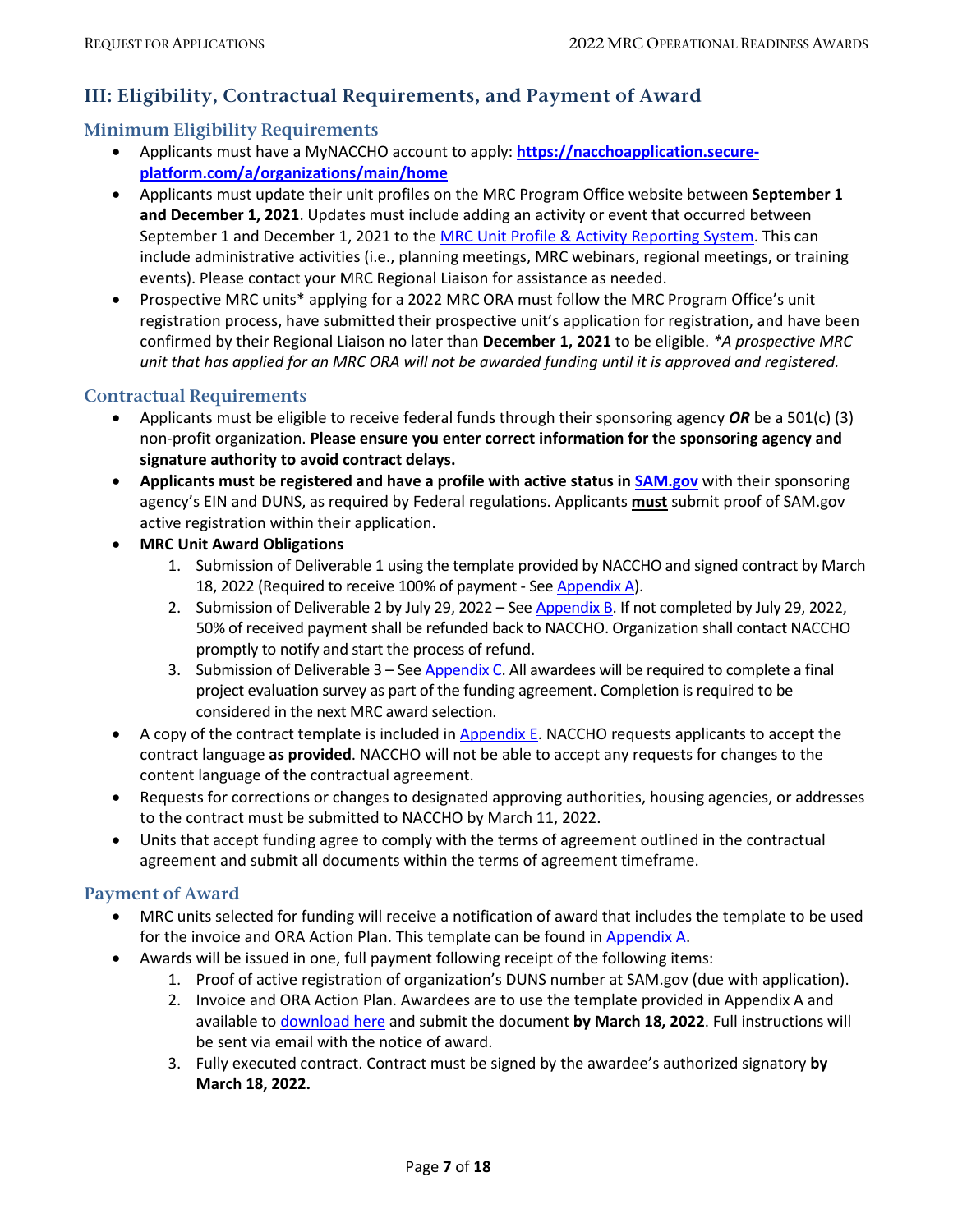### <span id="page-7-0"></span>**IV: Reporting Requirements**

All awardees will be required to complete an interim and final project survey as part of the funding agreement. The information reported in these surveys will be used to determine progress toward meeting the award goals and objectives, provide accountability of funding to the MRC Program Office, and identify promising practices, resources, and tools to share across the greater MRC network. NACCHO is also interested in ensuring that ORA projects can be sustained beyond the project timeline. Therefore, projects should include plans to ensure the sustainability of efforts initiated under the award.

#### <span id="page-7-1"></span>**Other Important Information**

For those MRC units selected to receive this award, contracts will be sent via email starting January 11, 2022, to the person listed as authorized to sign the contract along with a courtesy copy to the MRC unit leader. Before contracts are sent out, NACCHO will conduct a search of the DUNS number and SAM.gov profile provided in the application to verify the sponsoring agency is registered and in an active status. It is the responsibility of the MRC unit to return a signed copy of the contract no later than March 18, 2022. As a reminder, NACCHO cannot accept any requests for changes to the content language of the contractual agreement. Units are encouraged to review Appendix E prior to applying for this award and be proactive in coordinating the grant approval process within their sponsoring agency or local jurisdiction to avoid delays in receiving funding.

Award funds will be disbursed in one, full payment. Awards will be issued following the receipt of 1) proof of active registration of organization's DUNS number at SAM.gov, 2) Invoice and ORA Action Plan, and 3) a fully executed contract. Award payments will be mailed approximately two to four weeks after receipt of required materials.

For additional questions, contact NACCHO staff at [mrc@naccho.org.](mailto:mrc@naccho.org)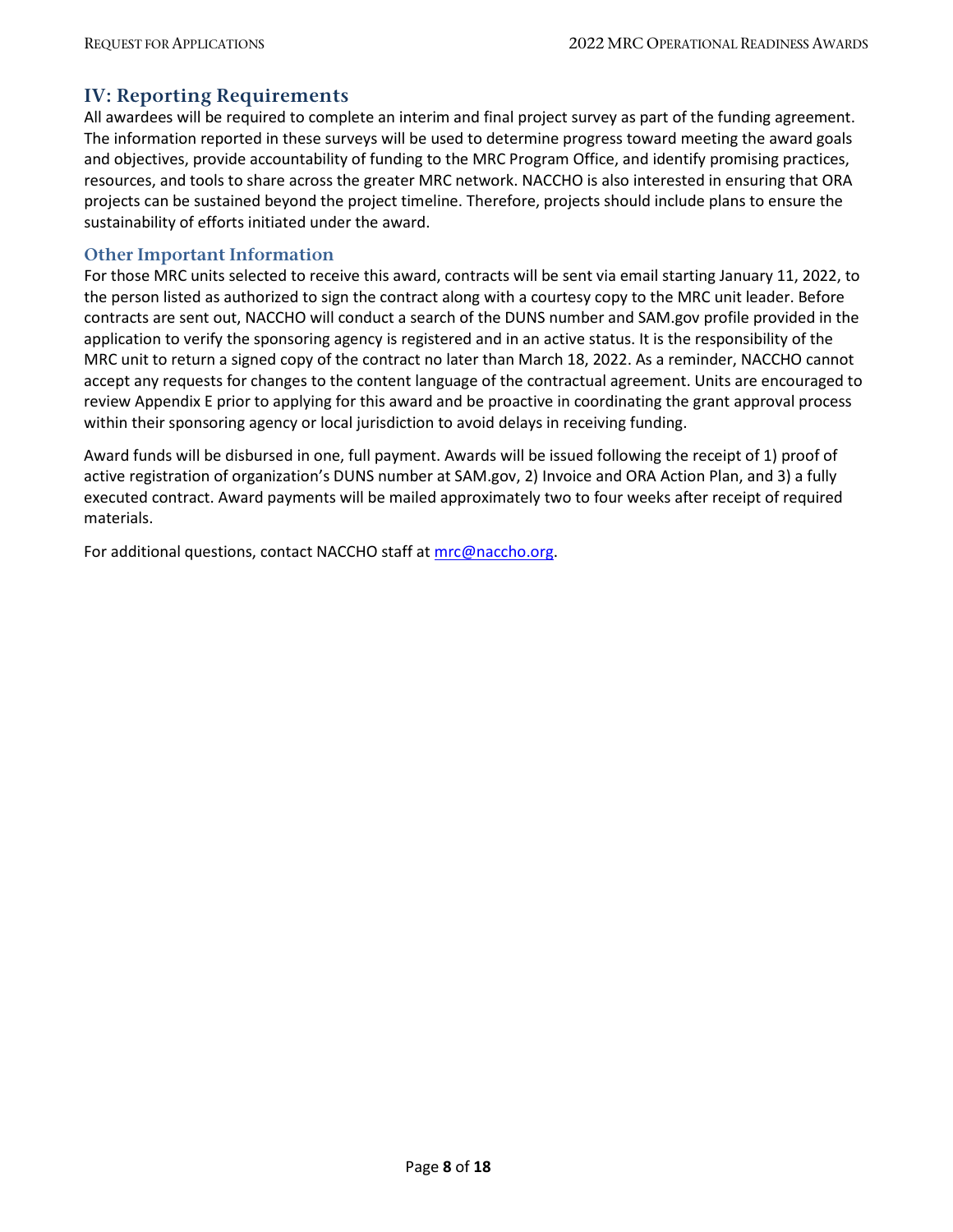### <span id="page-8-0"></span>**V: Important Dates**

The following dates are provided for planning purposes and may be subject to change at NACCHO's discretion. MRC units will be notified ahead of any changes to this timeline. Units are encouraged to reach out to NACCHO staff at [mrc@naccho.org](mailto:mrc@naccho.org) if they anticipate having difficulties meeting any deadlines.

#### **Announcement and Application Period:**

- **September 1 – December 1, 2021:** Applicants must update their unit profiles on the MRC Program Office website [\(https://mrc.hhs.gov/login\)](https://mrc.hhs.gov/login) by entering an activity that occurred during this date range.
- **October 26, 2021:** Release 2022 MRC ORA Request for Applications.
- **October 28, 2021:** MRC ORA Webinar at **12:00 PM PT**. To register for the webinar, clic[k here.](https://naccho.zoom.us/webinar/register/WN_MLRemQ-lR4W3kTRtgYCtzQ)
- **November 1, 2021:** MRC Operational Readiness Award application opens at **5:00 AM PT**.
- **December 1, 2021:** MRC Operational Readiness Award application closes at **5:00 PM PT**.
- **December 2, 2021:** Verify eligibility status of applicants. Prospective MRC units must have submitted their application for registration with the MRC Program Office by this date to be eligible.
- **December 3, 2021:** Application review period begins.
- **December 30, 2021:** Application review period ends.

#### **Award, Contract, and Reporting Requirements:**

- **Week of January 3, 2022:** Notice of Awards released to awardees.
- **January 10 – 21, 2022:** Award contracts emailed to MRC unit leader and sponsoring agency.
- **March 11, 2022:** Requests for corrections or changes to designated approving authorities, housing agencies, or addresses on the contract due.
- **March 18, 2022:** Signed contracts, Certification of Non-debarment forms, an[d Deliverable 1](https://www.naccho.org/uploads/card-images/public-health-preparedness/22-MRC-ORA-Deliverable.docx) (Invoice and ORA Action Plan) due.
- **June 2022:** Interim Project Survey emailed to unit leaders.
- **July 29, 2022:** Deliverable 2 (Interim Project Survey) due.
- **September 29, 2022:** End of 2022 project year.**\***
- **January 2023:** Final Project Evaluation Survey emailed to unit leaders.

\*NACCHO cannot distribute award funds for the 2022 project year after September 29, 2022. **NACCHO recommends that MRC units spend award funds according to their planned project timelines.**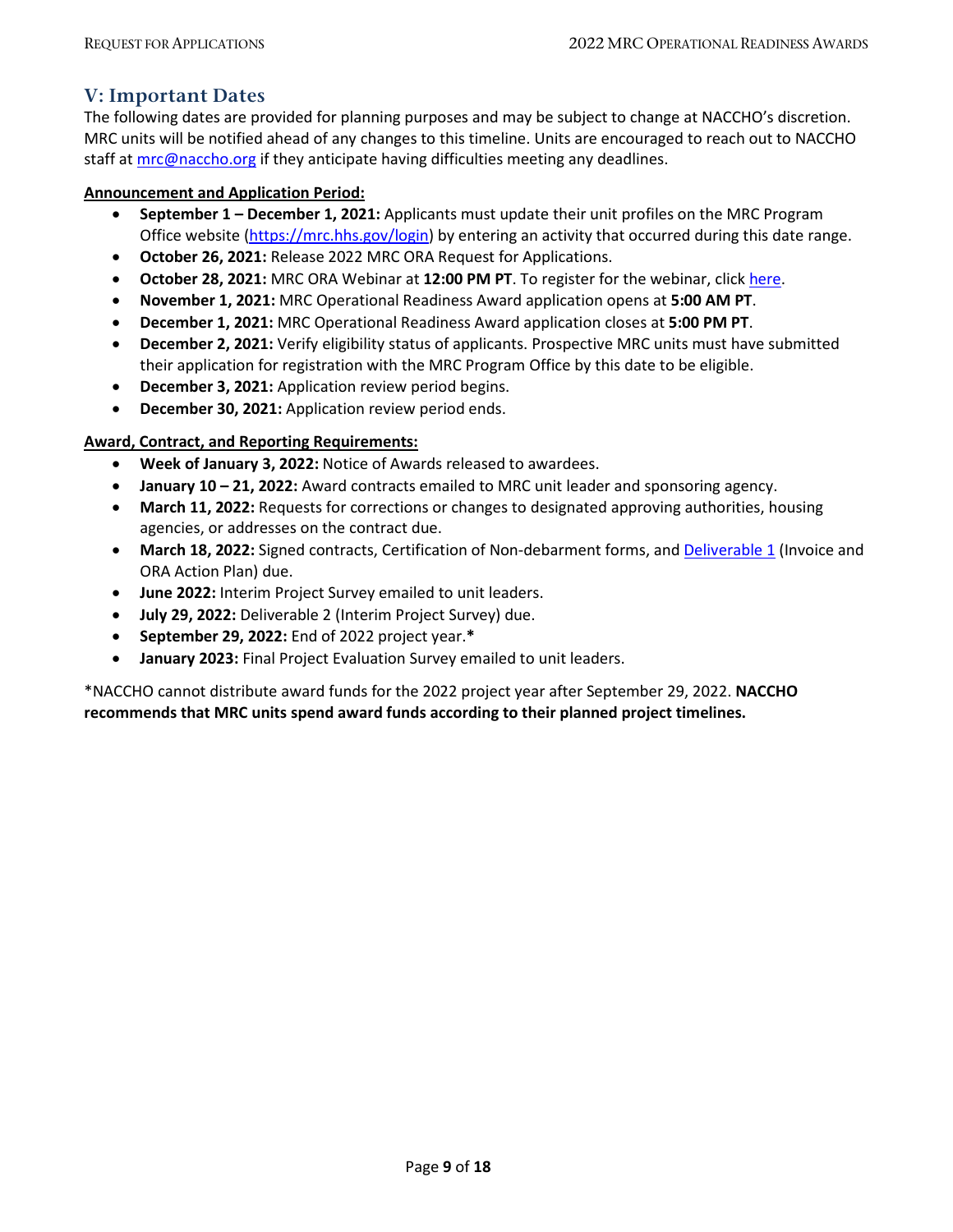### <span id="page-9-0"></span>**APPENDIX A – MRC ORA Invoice & Action Plan**

# **2022 MRC Operational Readiness Awards Deliverable 1**

### **ORA Invoice & Action Plan**

### **Due: March 18, 2022**

| <b>Unit Administrative Information</b> |  |  |  |  |
|----------------------------------------|--|--|--|--|
| <b>MRC Unit Number</b>                 |  |  |  |  |
| <b>MRC Unit Name</b>                   |  |  |  |  |
| <b>MRC Unit Point of Contact (POC)</b> |  |  |  |  |
| <b>POC Email</b>                       |  |  |  |  |
| <b>Total Award Amount</b>              |  |  |  |  |
| Date Invoice 1 submitted               |  |  |  |  |

| <b>Tasks completed</b> | <b>Invoice Amount</b> |
|------------------------|-----------------------|
| Invoice &              |                       |
| <b>ORA Action Plan</b> |                       |

**Send Check to:**

\_\_\_\_\_\_\_\_\_\_\_\_\_\_\_\_\_\_\_\_\_\_\_\_\_\_\_\_\_\_

\_\_\_\_\_\_\_\_\_\_\_\_\_\_\_\_\_\_\_\_\_\_\_\_\_\_\_\_\_\_

\_\_\_\_\_\_\_\_\_\_\_\_\_\_\_\_\_\_\_\_\_\_\_\_\_\_\_\_\_\_

\_\_\_\_\_\_\_\_\_\_\_\_\_\_\_\_\_\_\_\_\_\_\_\_\_\_\_\_\_\_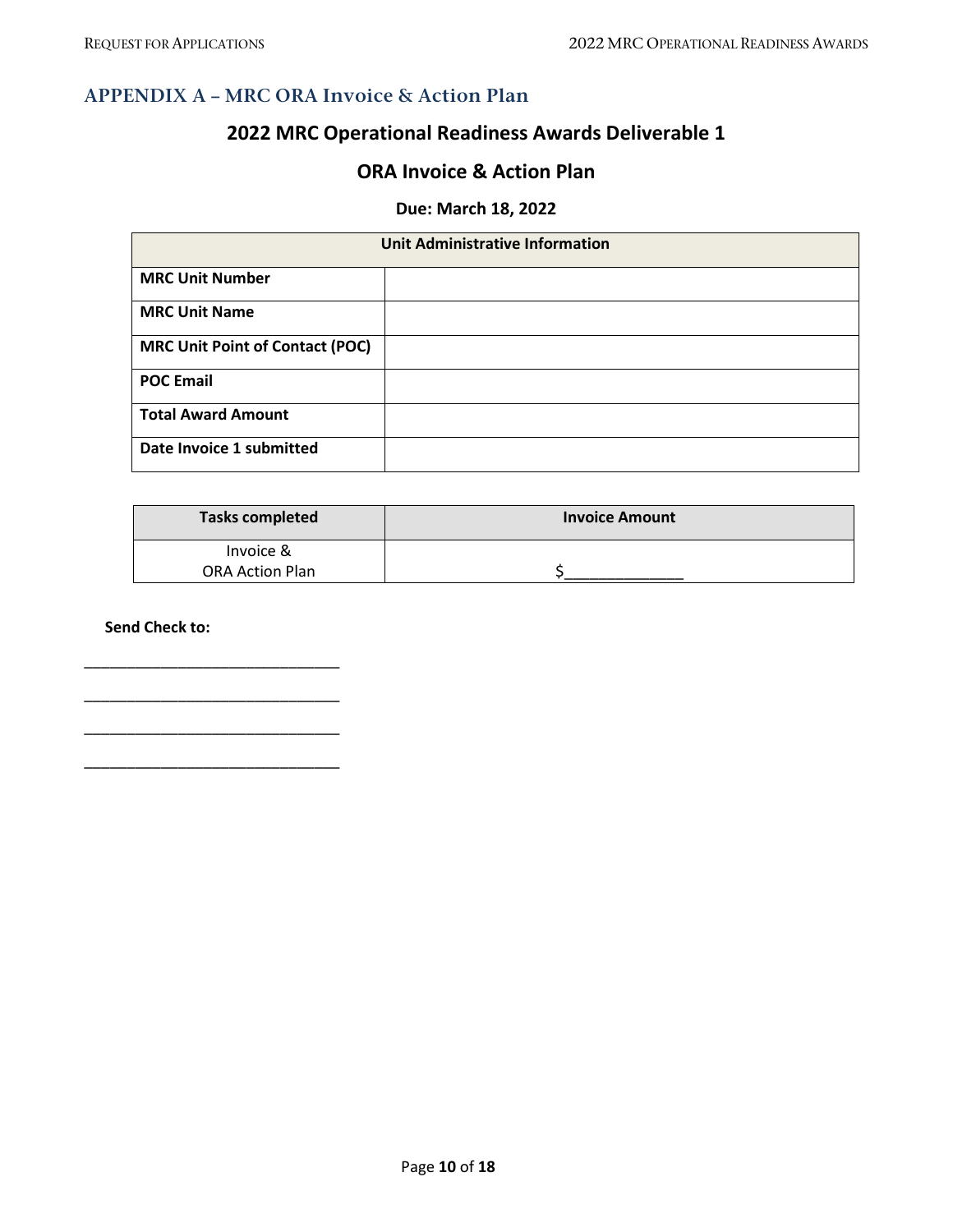| 2022 MRC Operational Readiness Award Action Plan                                                                                                                                                                                                                                                                                                                                                                                                  |  |  |  |  |  |
|---------------------------------------------------------------------------------------------------------------------------------------------------------------------------------------------------------------------------------------------------------------------------------------------------------------------------------------------------------------------------------------------------------------------------------------------------|--|--|--|--|--|
| (Refer to your application to complete the following sections)                                                                                                                                                                                                                                                                                                                                                                                    |  |  |  |  |  |
| 1. Current State:                                                                                                                                                                                                                                                                                                                                                                                                                                 |  |  |  |  |  |
| Describe the current readiness<br>capabilities of the MRC unit.<br>Include how the MRC unit is<br>currently integrated into<br>response plans and<br>opportunities to support new<br>or evolving missions. Include<br>the challenges or strengths to<br>support the level of funding<br>requested. Units requesting the<br>Tier 2 award should be able to<br>demonstrate their current<br>capacity to develop response<br>plans and mission sets. |  |  |  |  |  |
| 2. Future State:                                                                                                                                                                                                                                                                                                                                                                                                                                  |  |  |  |  |  |
| Describe the goals of the<br>project (i.e., building or<br>strengthening the unit's<br>operational readiness over the<br>next 12-36 months) and what<br>specific steps the unit will take<br>to achieve these goals (i.e., the<br>objectives).                                                                                                                                                                                                    |  |  |  |  |  |
| 3. Implementation Plan:                                                                                                                                                                                                                                                                                                                                                                                                                           |  |  |  |  |  |
| List the planned activities or<br>training events as well as the<br>timeline for the next 12 months<br>to meet goals.                                                                                                                                                                                                                                                                                                                             |  |  |  |  |  |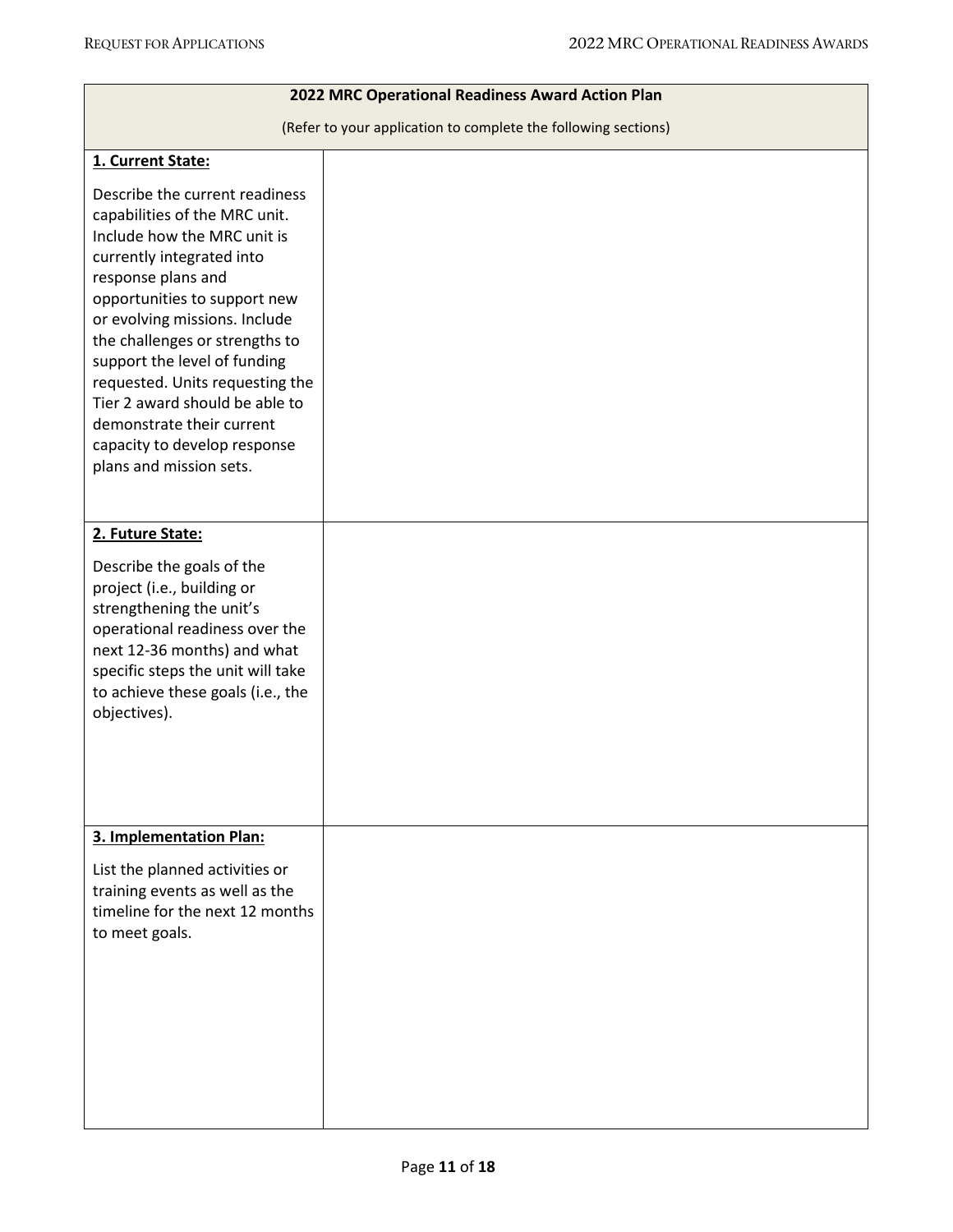## <span id="page-11-0"></span>**APPENDIX B – MRC ORA Interim Project Survey**

### **2022 MRC Operational Readiness Awards Deliverable 2**

### **Overview of Interim Project Survey**

### **Due: July 29, 2022**

MRC unit leaders will receive a link via email in June 2022 to complete the Interim Project Survey. For planning purposes, the Interim Project Survey may contain the following sample questions:

- Has the MRC unit begun the project? Yes/No
	- $\circ$  If no, please explain the challenges that have prevented the initiation of the project.
- Describe progress on the implementation plan.
- Describe progress on measurable outcomes.
- Approximately how many MRC volunteers are expected to contribute to the implementation of the project and how many are expected to directly benefit from the project?
- Do you have any success stories, pictures, and/or resources that you would like to share?
- Describe any improvements you would suggest to NACCHO for future award application cycles.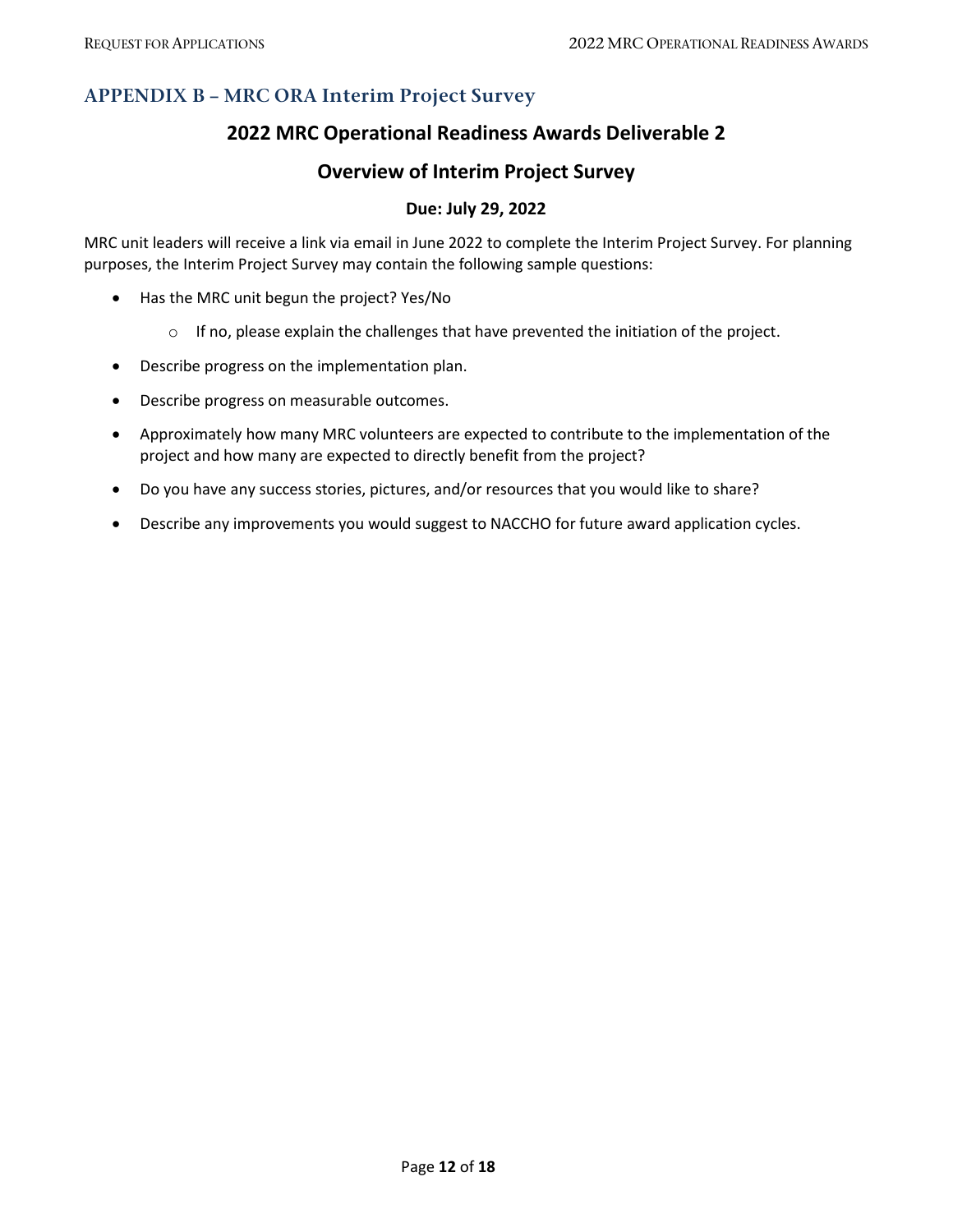## <span id="page-12-0"></span>**APPENDIX C – MRC ORA Final Project Evaluation**

### **2022 MRC Operational Readiness Awards Deliverable 3**

### **Overview of Final Project Evaluation Survey**

#### **Due: March 2023**

MRC unit leaders will receive a link via email in January 2023 to complete the Final Project Evaluation Survey. For planning purposes, the Final Project Evaluation Survey may contain the following sample questions:

- Was your unit able to complete planned award activities? Yes/No
- What activities were supported by the ORA grant?
- Were the ORA activities evaluated? If so, how?
- What were the measurable outcomes and community impact of your award activities?
- Approximately how many MRC volunteers contributed to ORA activities?
- Approximately how many MRC volunteer hours did the ORA activities benefit from?
- Do you feel that the ORA helped improve the capability/capacity of your MRC unit?
- What resources or tools did the unit develop through your project?
- How many and what types of Mission Sets did the unit develop?
- What best practices or resources utilized for ORA activities would you recommend to other MRC units?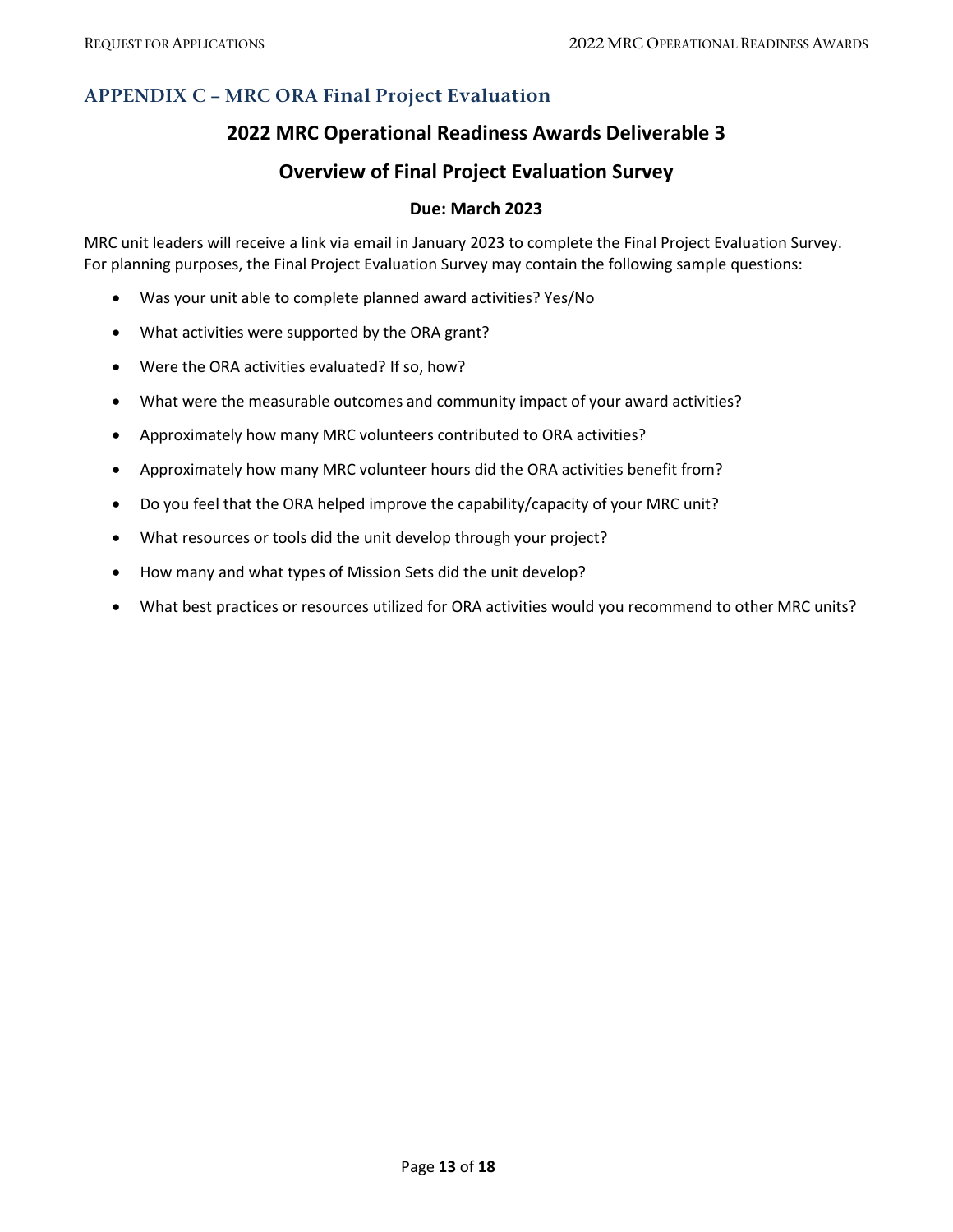### <span id="page-13-0"></span>**APPENDIX D – General Terms and Conditions**

The terms and conditions of this funding opportunity and other federal compliance requirements have the following order of precedence if there is any conflict in what is required: (1) Public Health Service Act, Section 311(c)(1), 2811, and 2813 (42 U.S.C. 243). (2) terms and conditions of the award (3) CFR Part 75; (4) HHS Grants Policy Statement

**Mandatory Disclosures:** The non-Federal entity or applicant for Federal award must disclose, in a timely manner, in writing to the Federal award agency or pass-through entity all violations of Federal criminal law involving fraud, bribery, or gratuity violations potentially affecting the Federal award. Failure to make required disclosures can result in any of the remedies described in §200.338 Remedies for noncompliance, including suspension or debarment (See also 2 CFR part 180 and 31 U.S.C. 3321).

**Equal Treatment:** The recipient must comply with 45 CFR 75, including the provision that no State or local government recipient nor any intermediate organization with the same duties as a governmental entity shall, in the selection of service providers, discriminate for or against an organization's religious character or affiliation.

**Consolidated Appropriation Act, 2015 (Public Law 113-235), Division G, Title VI, Sec. 603:** The grantee agrees to comply with existing and future guidance from the Secretary regarding control of the spread of the Ebola virus.

**Publications:** All grantee publications, including research publications, press releases, other publications, or documents about research that is funded by ASPR must include the following two statements:

- 1. *"Research reported in this [publication/press release] was supported by [name of the program office(s), or other ASPR offices] the Department of Health and Human Services Office of the Assistant Secretary for Preparedness and Response under award number [specific ASPR grant number(s)].*"
- 2. A disclaimer that says: *"The content is solely the responsibility of the authors and does not necessary represent the official views of the Department of Health and Human Services Office of the Assistant Secretary for Preparedness and Response."*

**Accounting Records and Disclosure:** Awardees must maintain records which adequately identify the source and application of funds provided for financially assisted activities. These records must contain information pertaining to grant or subgrant awards and authorizations, obligations, unobligated balances, assets, liabilities, outlays or expenditures, and income. The awardee should expect that A, or its designee, may conduct a financial compliance audit and on-site program review of grants with significant amounts of Federal funding.

**Procurement:** When procuring equipment, the recipient must comply with the procurement standards at 45 CFR Part 75.329 Procurement procedures, which requires the performance and documentation of some form of cost or price analysis with every procurement action.

#### **Funding Restrictions**

**Pornography:** None of the funds made available through this award may be used to maintain or establish a computer network unless such network blocks the viewing, downloading, and exchanging of pornography.

**Gun Control:** None of the funds made available through this award may be used, in whole or in part, to advocate or promote gun control.

**Sterile Needle Distribution:** No funds made available through this award shall be used to purchase sterile needles or syringes for the hypodermic injection of any illegal drug. This limitation does not apply to the use of funds for elements of a program other than making such purchases if the relevant State or local health department, in consultation with the Centers for Disease Control and Prevention, determines that the State or local jurisdiction, as applicable, is experiencing, or is at risk for, a significant increase in hepatitis infections or an HIV outbreak due to injection drug use, and such program is operating in accordance with State and local law.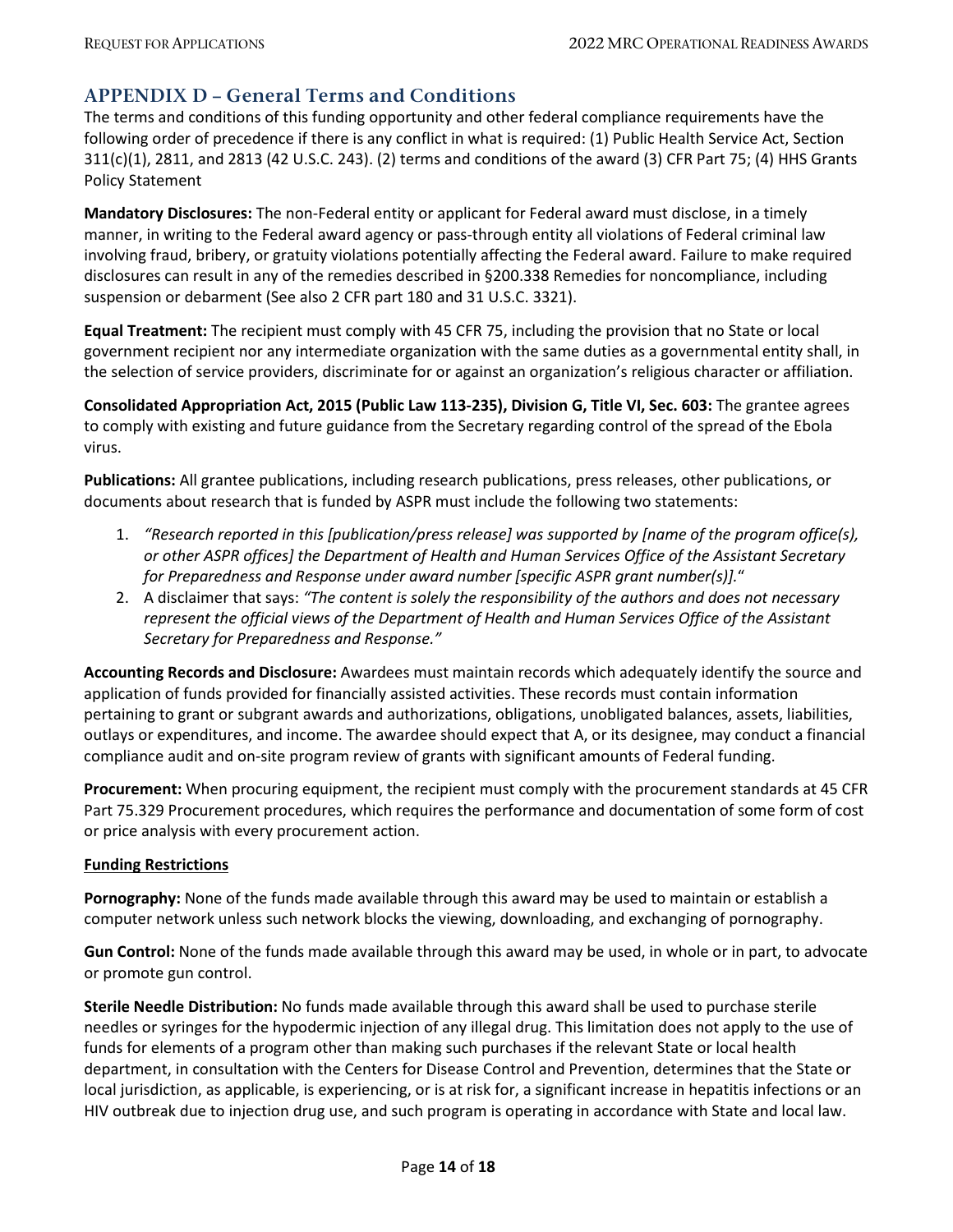**Executive Level II Salary Cap:** Funds made available by this award shall not be used by the grantee or subrecipient to pay the salary and bonuses of an individual, either as direct costs or indirect costs, at a rate in excess of the current Executive Level II compensation requirements (\$199,300 annually).

**Lobby Restrictions:** The grantee must comply with 45 CFR Part 93. None of the funds made available through this award shall be used to pay any person for influencing or attempting to influence an officer or employee of any agency, a Member of Congress, an officer or employee of Congress, or an employee of a Member of Congress in connection with any of the following covered Federal actions: the awarding of any Federal Contract, grant or cooperative agreement, the making if any Federal loan, and the extension, continuation, renewal, amendment, or modification of any Federal contract, grant, loan or cooperative agreement. Influencing or attempting to influence means making, with the intent to influence, any communication to or appearance before an officer or employee of any agency, a Member of Congress, an officer or employee of Congress, or an employee of a Member of Congress in connection with any covered action.

*Please note that the federal government has implemented a prohibition against using federal funds to purchase telecommunications and video surveillance equipment and services from certain Chinese companies. This regulation is being incorporated into federal grants and contracts received NACCHO through [2 CFR](https://www.ecfr.gov/cgi-bin/text-idx?SID=086ec3bf7f9c7f68d0c7626ed42acd37&mc=true&node=se2.1.200_1216&rgn=div8)  [200.216](https://www.ecfr.gov/cgi-bin/text-idx?SID=086ec3bf7f9c7f68d0c7626ed42acd37&mc=true&node=se2.1.200_1216&rgn=div8) and/or Federal Acquisition Regulations (FAR) clause [52.204-25.](https://www.acquisition.gov/far/52.204-25)*

*The federal regulation specifically prohibits the purchase of telecommunications equipment and services from: Huawei Technologies Company or ZTE Corporation (or any subsidiary or affiliate of such entities defined below); Hytera Communications Corporation, Hangzhou Hikvision Digital Technology Company, or Dahua Technology Company (or any subsidiary or affiliate of such entities). The definition of "Affiliate" can be found in <i>FAR 2.101*. *The list of subsidiaries and affiliates of Huawei and ZTE can be found in [Supplement Number 4 to 15 CFR Part](https://www.federalregister.gov/documents/2019/05/21/2019-10616/addition-of-entities-to-the-entity-list)  [744.](https://www.federalregister.gov/documents/2019/05/21/2019-10616/addition-of-entities-to-the-entity-list)*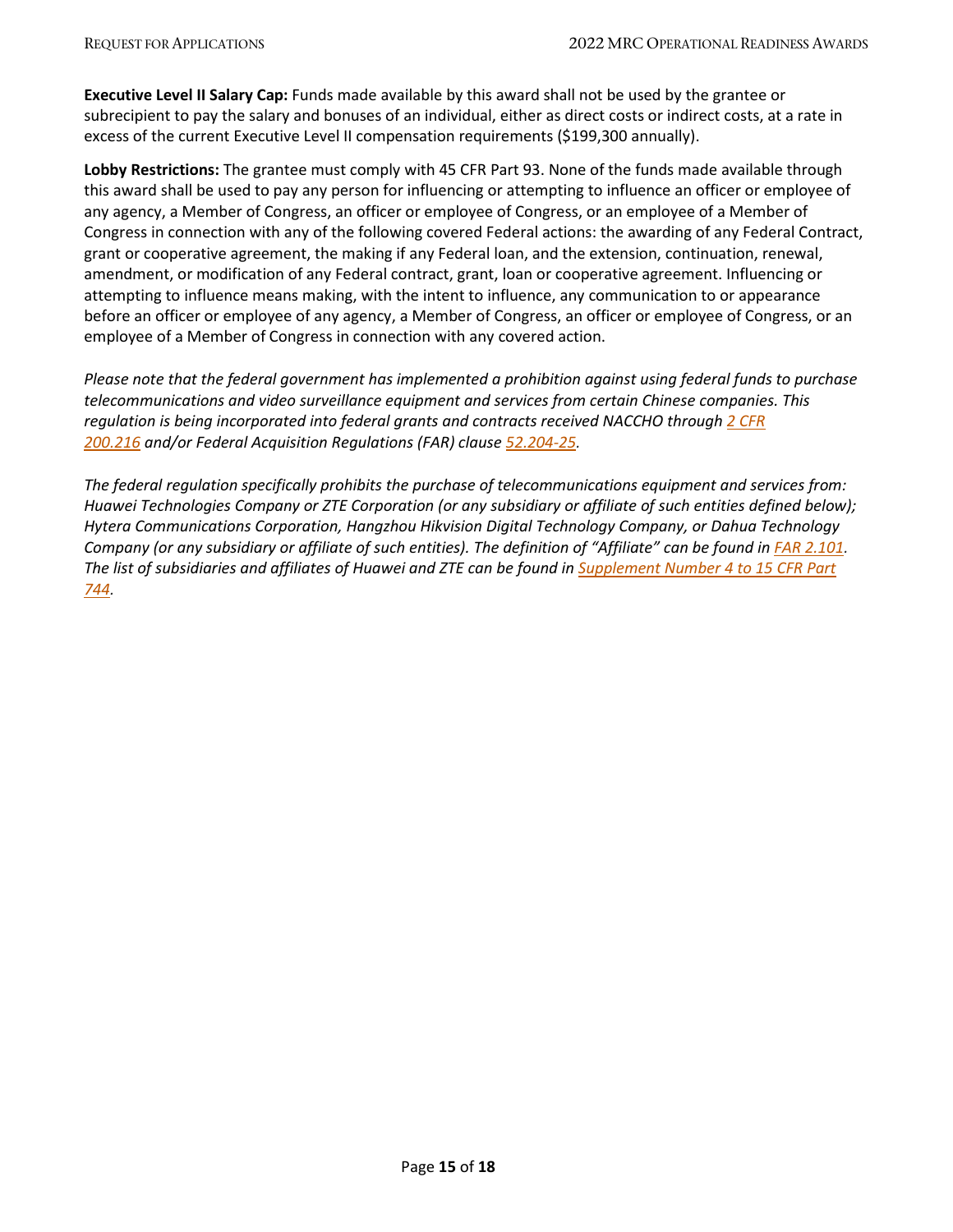## <span id="page-15-0"></span>**APPENDIX E – Sample NACCHO Contract Language**

### **CONTRACT # MRC 22 - Unit #**

This Agreement is entered into, effective as of the date of the later signature indicated below (the "Effective Date"), by and between the **National Association of County and City Health Officials** ("NACCHO"), with its principal place of business at 1201 (I) Eye Street NW 4th Fl., Washington, DC 20005 and **Legal Name** ("Organization"), with its principal place of business at Address of organization.

WHEREAS, NACCHO has received a grant from the Department of Health and Human Services' Office of the Assistant Secretary of Preparedness and Response (Grant No. 5 HITEP 200045-02-00, CFDA # 93.008) (the "Grant") to build the capacity of local Medical Reserve Corps ("MRC") units;

WHEREAS, pursuant to the terms of the Grant, NACCHO has agreed, among other things, to provide support to MRC units and to encourage these units to provide certain information to The Office of the Assistant Secretary of Preparedness and Response, Medical Reserve Corps Program ("MRC Program");

WHEREAS, Organization is either houses or is itself an MRC unit that is registered in good standing with the MRC Program;

WHEREAS, pursuant to the terms of the Grant, NACCHO desires to provide funding to Organization in exchange for Organization agreeing, among other things, to undertake the activities indicated in their capacity building application or oversee such activities and to provide certain information to the MRC Program;

NOW, THEREFORE, NACCHO and Organization, intending to be legally bound, in consideration of the promises and mutual covenants and obligations contained herein, hereby agree as follows:

- 1. TERM OF AGREEMENT: The term of the Agreement shall begin from the Effective Date and shall continue until September 29, 2023 (the "Term").
- 2. PAYMENT FOR SERVICES: In consideration for the completion of services performed by Organization as set forth in Section 3, NACCHO shall pay Organization a Firm Fixed Price payment of TBD Dollars (\$TBD). The parties agree that payment method shall be made by check, via postage-paid first-class mail, [at the](https://www.lawinsider.com/clause/payment-method) address for the giving of notices as set forth in Section 14 of this Agreement. Any changes of payment method would require a modification signed by both parties.
- 3. ORGANIZATION'S OBLIGATIONS: In consideration for the payment described, Organization agrees, during the Term of this Agreement, by performing the following criteria below:
	- a. Has 501c (3) or comparable status or be housed in an organization capable of and willing to receive federal funds on its behalf.
	- b. Organization receiving the funds must be registered and approved in SAM.gov.
	- c. Utilizes MRC Operational Readiness Award funds for approved purposes, and as indicated in their award application.
	- d. Submission of Deliverable 1 using the template provided by NACCHO and signed contract by March 18, 2022 (Required to receive 100% of payment - See Appendix A)
	- e. Submission of Deliverable 2 by July 29, 2022 See Appendix B. If not completed by July 29, 2022, 50% of received payment shall be refunded back to NACCHO. Organization shall contact NACCHO promptly to notify and start the process of refund.
	- f. Submission of Deliverable 3 See Appendix C. All awardees will be required to complete a final project survey as part of the funding agreement. Completion is required to be considered in the next MRC award selection.
- 4. REVISIONS AND AMENDMENTS: Any revisions or amendments to this Agreement must be made in writing and signed by both parties.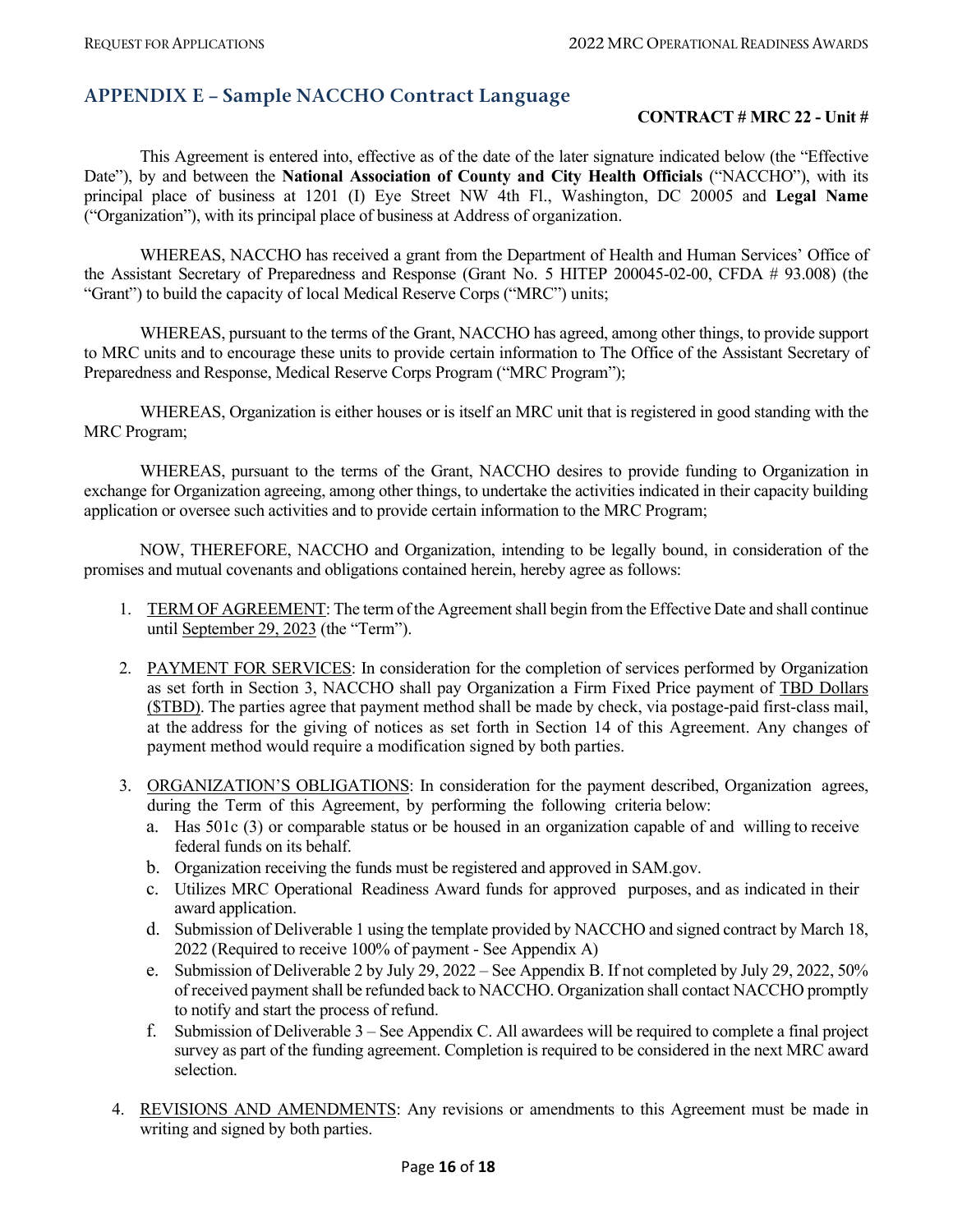- 5. ASSIGNMENT: Organization may not assign this Agreement nor delegate any duties herein without the expressed written approval of NACCHO.
- 6. INTERFERING CONDITIONS: Organization shall promptly and fully notify NACCHO of any condition that interferes with, or threatens to interfere with, the successful carrying out of Organization's duties and responsibilities under this Agreement, or the accomplishment of the purposes thereof. Such notice shall not relieve Organization of said duties and responsibilities under this Agreement.
- 7. RESOLUTION OF DISPUTES: The parties shall use their best, good faith efforts to cooperatively resolve disputes and problems that arise in connection with this Agreement. Both parties will make a good faith effort to continue without delay to carry out their respective responsibilities under the Agreement while attempting to resolve the dispute under this section. If a dispute arises between the parties that cannot be resolved by direct negotiation, the dispute shall be submitted to a dispute board for a nonbinding determination. Members of the dispute board shall be the Director or Chief Executive Officer of the Organization, the Executive Director of NACCHO, and the Senior Staff of NACCHO responsible for this Agreement. The costs of the dispute board shall be paid by the Organization and NACCHO in relation to the actual costs incurred by each of the parties. The dispute board shall timely review the facts, Agreement terms and applicable law and rules, and make its determination. If such efforts fail to resolve the differences, the disputes will be submitted to arbitration in the District of Columbia before a single arbitrator in accordance with the then-current rules of the American Arbitration Association. The arbitration award shall be final and binding upon the parties and judgment may be entered in any court of competent jurisdiction.
- 8. ENTIRE AGREEMENT: This Agreement contains all agreements, representations, and understandings of the parties and supersedes and replaces all previous understandings, commitments, or agreements, oral or written.
- 9. PARTIAL INVALIDITY: If any part, term, or provision of this Agreement shall be held void, illegal, unenforceable, or in conflict with any law, that part, term or provision shall be restated to effectuate the parties' intentions, and the validity of the remaining portions or provisions shall not be affected.
- 10. GOVERNING LAW: This Agreement shall be governed by and construed in accordance with the laws of the District of Columbia (without regard to its conflict of law rules).
- 11. COMPLIANCE WITH FEDERAL LAWS AND REGULATIONS: Organization's use of funds under this Agreement is subject to the directives of and full compliance with 45 CFR Part 74 (Uniform Administrative Requirements for Awards and Subawards to Institutions of Higher Education, Hospitals, Other Non-Profit Organizations, and Commercial Organizations) and 2 CFR Part 200 (Uniform Administrative Requirements, Cost Principals, and Audit Requirements for Federal Awards). It is the Organization's responsibility to understand and comply with all requirements set forth therein.
- 12. DEBARRED OR SUSPENDED ORGANIZATIONS: Pursuant to 45 CFR Part 74, Organization certifies to the best of its knowledge that it is not presently and will execute no subcontract with parties listed on the General Services Administration's List of Parties Excluded from Federal Procurement or Non-procurement Programs in accordance with E.O.s 12549 and 12689, "Debarment and Suspension."
- 13. AUDITING: Organization agrees to permit independent auditors to have access to its books, records and financial statements for the purpose of monitoring compliance with this contract.
- 14. NOTICE: All notices under this Agreement shall be in writing and shall be sent via email and first-class mail, postage prepaid, to the addresses below. Either party may update its address by providing written notice to the other party pursuant to the terms of this provision.

FOR NACCHO: National Association of County and City Health Officials